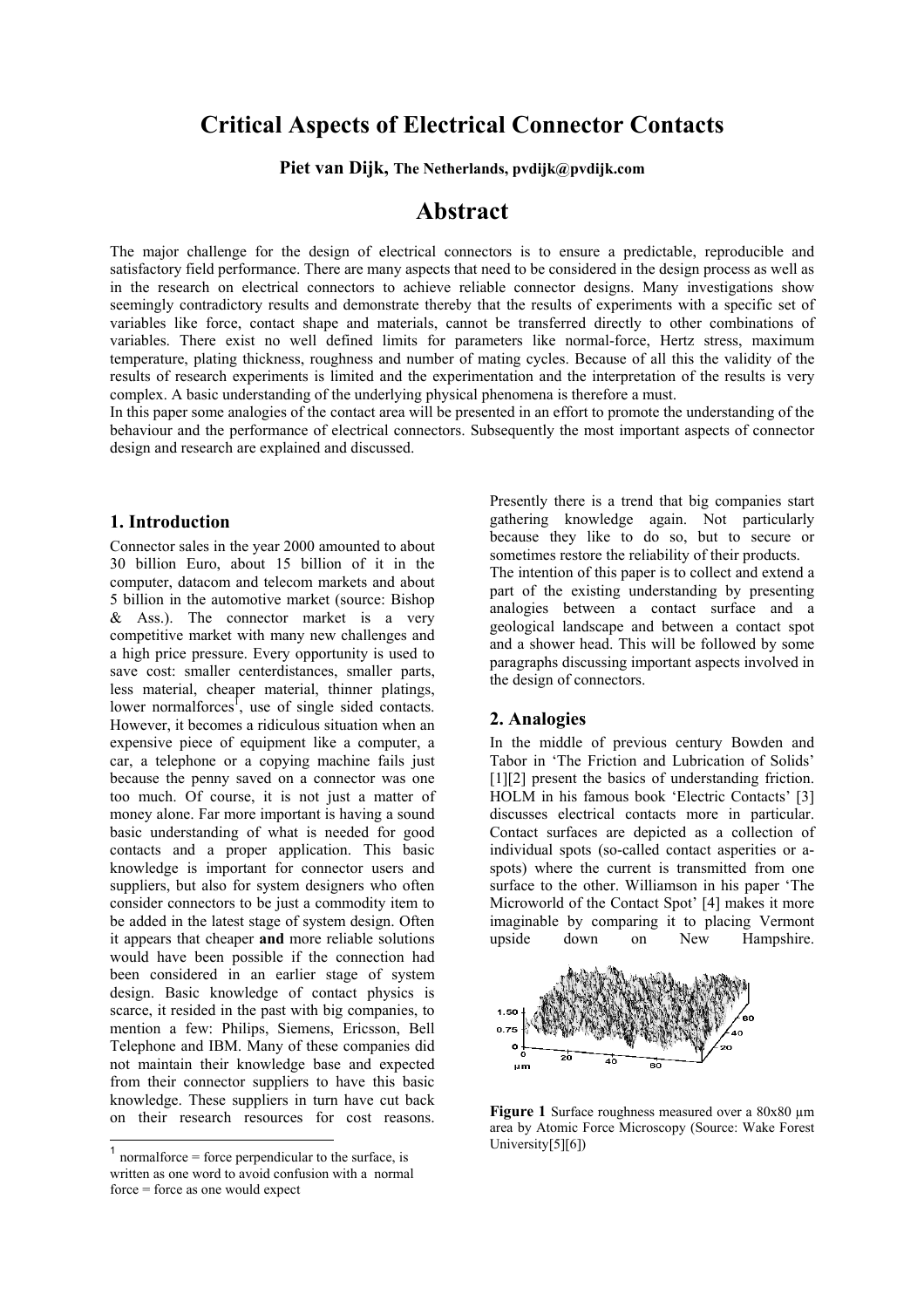Figure 1 shows a picture from an area of  $80x80 \mu m$ of a metal surface made by atomic force microscopy, taken from a paper by Pendleton et. al [5][6]. Peaks are about 1 µm high. The vertical scale is strongly magnified compared to the horizontal scale, as also usual in roughness measurements.



**Figure 2** One representative peak from figure 1 with equal horizontal and vertical scales (Source: Wake Forest University)

In Figure 2 a representative example of one peak from the picture of Figure 1 is shown at equal horizontal and vertical scales. Only a length of about 5 µm can then be shown.



**Figure 3** The missing peaks from the surface of Figure 1 after impression with a ruby ball with 0.8 mm radius and 1 N force (Source: Wake Forest University)

The picture of Figure 3 is made by taking the picture of figure 1 and subtraction from it a picture from the same surface after plastic deformation by an indentation with a 0.8 mm diameter ruby ball at 1 N normalforce. The base planes of the hills can be thought to form a cluster of a-spots in a contact area of about 40 um diameter.

An analogy can be made between such a contact surface and a geological landscape by imagining a contact surface at hundred million times magnification. Then a surface area of 1x1 mm transforms to  $100x100$  km. A 1  $\mu$ m thick plating layer on such a surface with a height difference of 1 µm transforms to a 100 meters thick layer of golf balls on top of 100 meters high hills.

A contact area of about  $40x40$  um, like in Figure 3. is magnified about 4x4 km. Not all of this area is in electrical contact; it is just the general area in which hill tops touch, forming a mostly much smaller real area of mechanical contact, depending primarily on the hardness of the surface layer. The electrically conductive area is even smaller and depends on the amount and nature of contaminants like oxides and

organic matter at the contact interface. It is possible to compare the by microscope observed diameters of the cluster of a-spots from several investigations to the contact surface area that a calculation based on the Hertz theory predicts for elastic deformation and a smooth surface.



**Figure 4** Contact spot diameter according to Hertz theory versus normalforce for different values of the contact radius (sphere to flat).

Figure 4 shows the spot diameter calculated with the Hertz theory , it predicts the diameter of the cluster of a-spots of 40 µm in Figure 3 quite well at 1 N and 0.8 mm.



**Constriction Resistance versus Contact Spot Diameter calculated with R = rho /d**

**Figure 5** The theoretical relation between constriction resistance and spot diameter for a single circular contact area with a clean and smooth metal surface for various metals (The lines from tin and from tinbronze coincide)].

Holm[3] has derived and demonstrated that the constriction resistance of one solid circular spot depends on the specific resistance of the contact material divided by the diameter of the spot.

Figure 5 shows this relationship between the constriction resistance and the spot diameter for various materials. It makes clear that the metallic conductive area is indeed very small or even nonexistent at high contact resistances. A contact resistance of for instance 1  $\Omega$  must be mostly film resistance, the curves show that there can not be a metal to metal contact area even as small as 1µm in diameter, because then the resistance would already be lower than 1 Ω.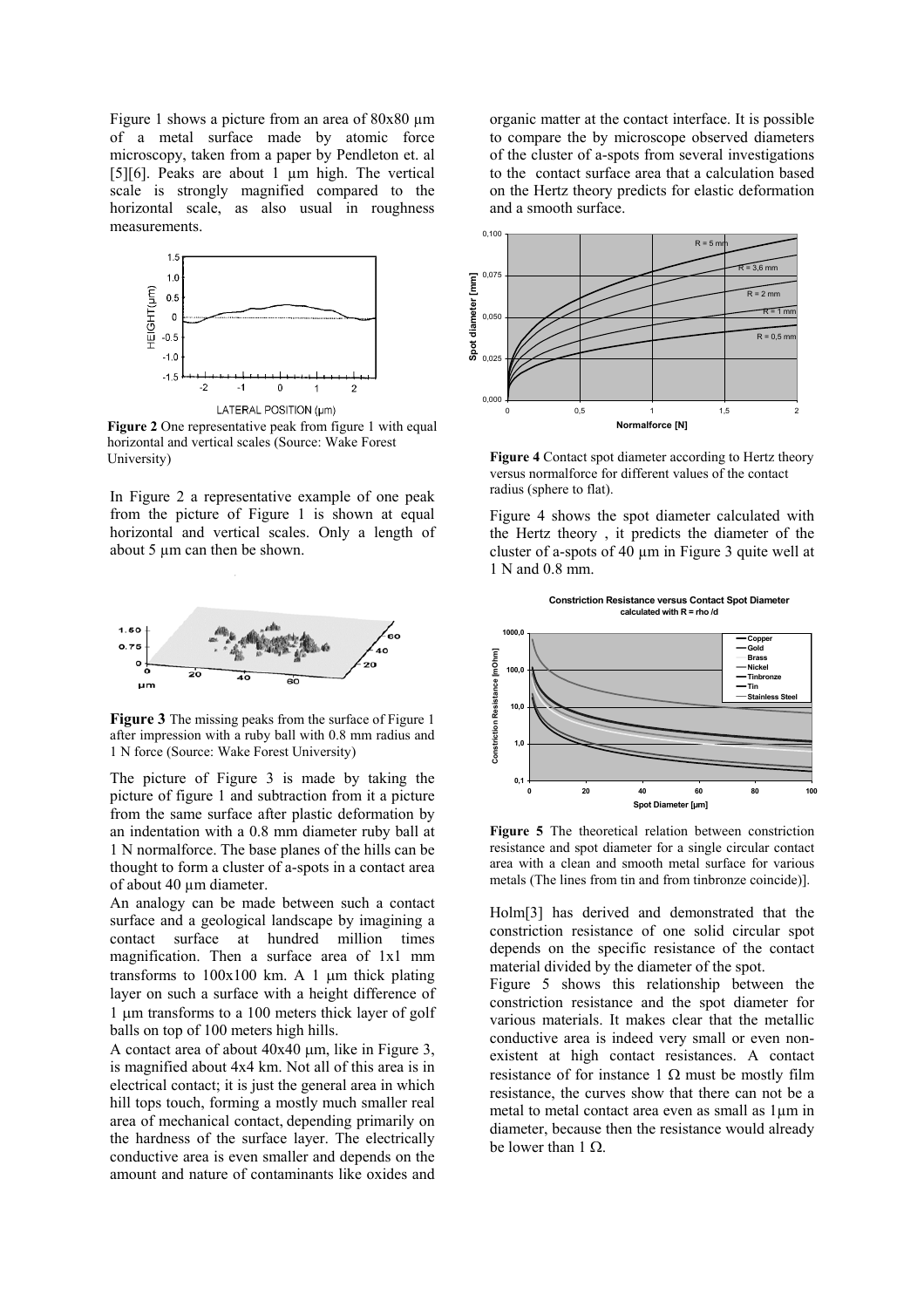

**Figure 6** The picture at the right shows a solid model of a contact surface. The black line at the surface is indicative for the thickness of a plating layer. The picture at the left shows the Hertzian elastic stress distribution around the same contact spot as calculated with the finite element method.

Figure 6 shows how thin the plating layer generally is compared to the Hertzian stress distribution, it behaves like a membrane on top of the elastically deforming substrate.. A second analogy can here be made, now between the pressure drop of water current streaming through a shower head (or a filter in a conduit-pipe) and the voltage drop of electrical current through a cluster of a-spots. In this analogy the outer diameter of the head can be compared to the diameter of the cluster of a-spots and can be calculated by applying the Hertz theory to the elastically deforming substrate [7]. The size of the diameter of the cluster of a-spots is determined by the contact radii, the normalforce, the elastic properties of the base metal (modulus of elasticity and Poisson ratio) and the surface roughness (see also [8]). The holes on the shower head compare to the individual a-spots. The number and sizes of the individual a-spots depend strongly on the hardness of the surface material (mostly the plating layer), and also on the morphology of the surface, on the normalforce and on the contactradii.

In addition to these two analogies a lateral motion needs to be added to complete the picture of the analogies. Suppose a slow sliding speed of 1mm/s like in insertion/withdrawal tests. Magnifying this speed with the same magnification factor of  $10^{8}$ , you have to imagine standing in a valley and looking up to a moving counterpart that passes at a height of about 70 meters above you with a speed of 360,000 km/hr. It will cause the ground underneath you to be depressed by 50 meters while the 4 km spot passes by in about 0.04 s. It is easy to imagine that lateral motion plays an important role in the formation of a much larger contact surface area than the normalforce alone would be able to generate. Of course this comparison is not entirely realistic, but it does confront us with our limited ability to imagine what happens on such small scales.

The so-called "wiping motion" has a strong surface cleaning effect, which is desirable, it is even a necessary condition for good metal to metal contact (Brockman et.al.[9]), however it causes also

deformation and wear. An effective wiping motion makes metals touch each other so well that the flow of electrons is virtually uninterrupted, however it is a challenge to find a compromise between a good wiping action and low wear at multiple insertions.

In many investigations of electrical connectors contact resistances are measured without applying such a wiping motion. This is fine for the purpose of detection of surface films but it does not predict how contact materials will behave in real contacts after applying a wiping motion. In good simulation tests a wiping motion with a representative geometry must be included in the test program. See also lit.[10]

*In summary it can be said that the in this chapter described analogies together with the considerations of motion and friction comprise the basis for understanding of the behaviour of electrical connector contacts.*

#### **3. Connector Design Aspects**

#### **3.1 Variation of insertion and normalforce**





Figure 7 shows two different spring characteristics, one with a relative small deflection, the other one with a much larger deflection. High spring rates, stiff springs, are mostly used in two piece connectors where the dimensions of pin and receptacle can be well controlled. More resilient springs are used when electrical contact is required between parts that are assembled together, like a battery in a mobile phone. In both cases the difference between minimum and maximum force is surprisingly large. Often it is not well understood that insertion forces and normalforces can vary widely from batch to batch, *even if all individual dimensions are within narrow tolerances*. The reason is that the normalforce is the result of the multiplication of two main factors:

 $\triangleright$  The spring deflection, which varies with tolerances on pin thickness and receptacle gap size  $\triangleright$  The spring rate, which varies with tolerances on the modulus of elasticity, the spring length, the spring width, the spring thickness and the elasticity of the fixation.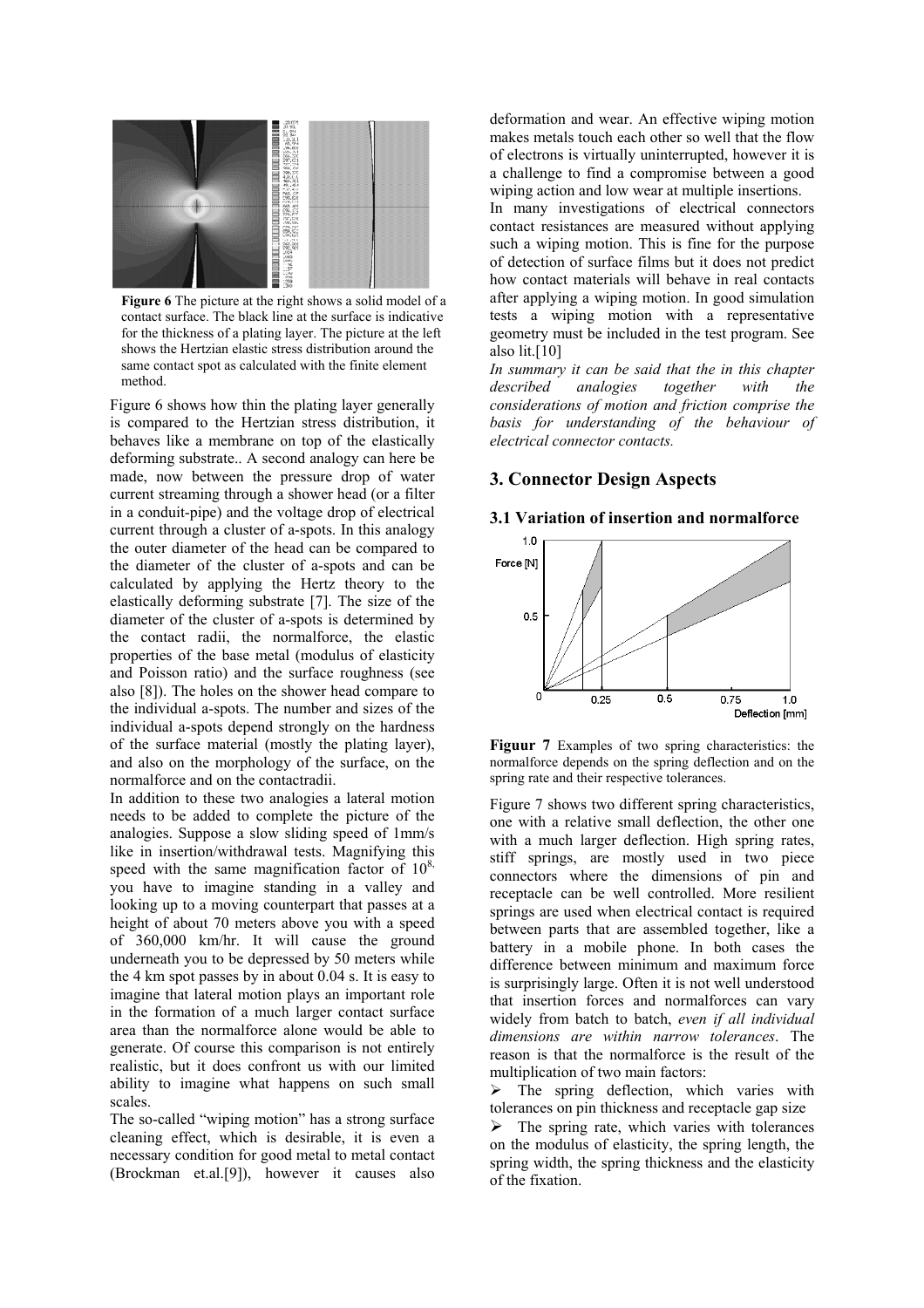

**Figure 9** The insertion force depends on the normal force, the contact geometry and on the co-efficient of friction

The maximum insertion force depends on the two factors in the normalforce and two more factors, see also figure.9:

- $\triangleright$  The geometry of pin tip and receptacle entry
- $\triangleright$  The coefficient of friction

All four factors, together consisting of in the order of ten individual dimensions, need to be in tight control in order to keep the insertion force within its design limits.

#### **3.2 Normalforce and geometry**

Often the question is raised whether it is the force or the stress in the contact area which is more important as a contact design parameter, and my answer is that both are important in their own way.

A practical difference between the two parameters force and stress is that the force can directly be measured while stress can only be derived indirectly from normalforce and geometry or from the yield stress of the surface material.

The normalforce is considered the most important parameter to determine the performance of a contact. It is common practice to specify a minimum normal force and a minimum plating thickness to ensure good reliability. This is indeed sufficient for incoming goods inspection provided that the geometry and other conditions (also lubrication) are specified and fixed after passing a release test that simulates the future use of the equipment.

Papers by Kantner and Hobgood [11], Fluss [12] and Mroczkowski[13] show clearly the difference in wiping effect and wear behaviour with different geometries at the same normalforce.



**Figure 8** The Hertz stress as function of the normalforce at various values for the contact radius

The suggestion is made that about 1000 Mpa is a good value for the maximum Hertz stress. The maximum Hertz stress is of course a theoretical value for a maximum stress based on the assumption of elasticity and surface smoothness. *It expresses the degree of concentration of force*. It is of importance for the effectiveness of the wiping motion. The real stresses at the interface can be approximated by measuring the plastically deformed area and divide the normalforce through this area. The result is then approximately equal to the yield stress of the surface layer (including work hardening).

#### **3.3 Motion of Contacts**

An important issue is whether it is possible to prevent motion at the interface. Some papers suggest that some motion will always take place at interfaces. This is a theoretically true statement, particularly if thermal expansion is considered. However some motion does not mean gross slip, it may be either partial slip or a small rocking or wiping motion or both. We know cases where connectors function properly at one place in a piece of equipment and fail at another location in the same piece of equipment: there was no slip at the interface at one place while it did occur at the other place. Papers by van Dijk and van Meijl [14] [15], by Kassman Rudolphi and Jacobson [16] and by van Dijk et.al. at this conference [17] compare situations with gross slip to situations where the construction is improved and gross slip prevented. In both cases stable electrical behaviour could be achieved. Also Abbott points in one of his excellent publications to the importance of relative motion as a cause of failure[10].

It follows that a more detailed analysis of causes of motion is important.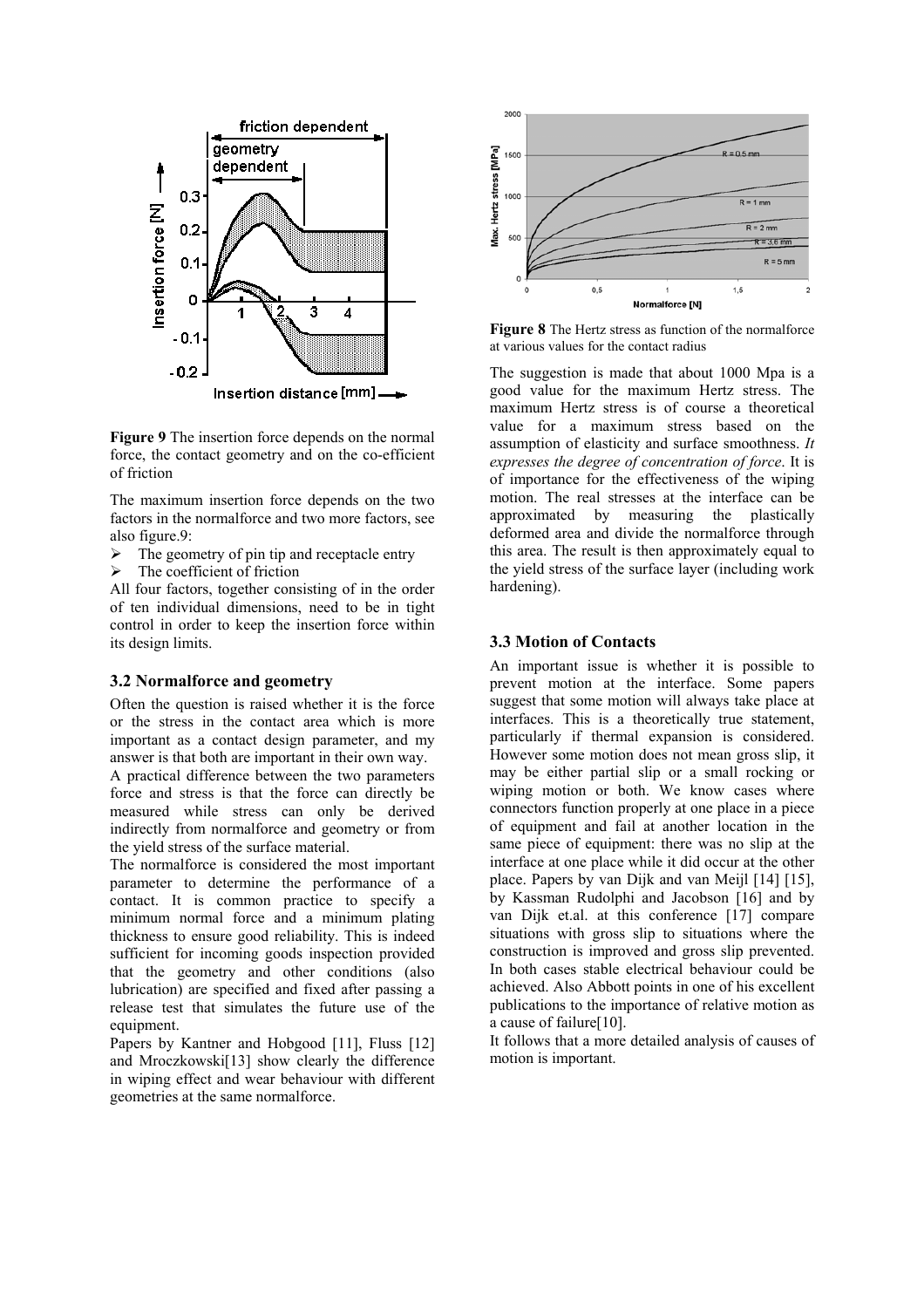Four causes of motion can be distinguished:

¾ *The sliding motion during insertion/withdrawal*.

This motion is directly associated with the function of the connection and is the only motion at the electric contact interface that is intentional. An important consideration is the trade-off between a high force combined with a sharp geometry to penetrate through non-conductive surface films and a low force combined with round geometry to achieve low wear. Testing by insertion/withdrawal cycling is included in test and product specifications. There are several problem areas. One is that such tests do not reproduce well due to differences in surface conditions. Further that the samples are not always representative (process changes, tolerances). Also there is a difference between mating by hand and mating by machine.

Wear and the effect of underplate and substrate and lubrication are investigated and discussed in papers by Antler [18] and by Antler and Drozdowicz [19].

¾ *Interfacial motion caused by play or low stiffness in the connection system.* 

In hand-held devices, for example mobile phones, battery connections are often mounted with some play using springs that are soft in relation to the mass of the battery. These masses will under conditions of shock or external force changes move over distances of 0.1 mm or more. The number of cycles is dependent on the user and can easily add up to ten thousands of cycles over a 5-year life cycle, much more than would ever be specified as a number of insertion cycles.

¾ *Interfacial motion due to differences in thermal expansion*.

Temperature changes combined with differences in co-efficient of thermal expansion can very well lead to relative motion at the contact spot. Long card edge connectors and IC-sockets are examples where such phenomena occur. The number of cycles depends on the application, but a number of thousands for a life cycle of a product is likely.

¾ *Interfacial motion caused by vibration in racks, cable and connection systems.* 

It is known that large printed circuit boards mounted in a rack and connected with edge or twopiece connectors sometimes arrive with wornthrough contacts from transportation by truck or train. Also the connections to vibrating car and truck engines require extreme careful design to avoid problems of relative motion and fretting corrosion. The number of fretting cycles will be exceedingly large when relative motion takes place: there are 36.000 cycles per hour with frequencies as low as 10 Hz!

#### **3.4 Noble and non-noble contact materials**

The design requirements for noble metals are fundamentally different from those for non-noble metals.



**Figure 9** Wipe track after one pass on gold-plating with a contact radius 1.4 mm and normalforce 2 N. Only the central part of the wipe track is locally plastically deformed, the track width is about 45 µm.



**Figure 10**. Wipe track on soft tin-plating with a contact radius 1.4 mm and normalforce 2 N after one pass.. The whole wipe track is plastically deformed. The track width is about 80 µm.



Figure 11. Contact Resistance versus Normalforce measurements during the loading phase of the gold and tinplated contacts from figures 9 and 10. Fresh tin is so soft that the contact resistance is lower and more stable than with gold, while the specific resistance of tin is much higher than that of gold.

Important aspects with noble metals are a clean and smooth surface, a well designed geometry and a pore-free layer if corrosion is a concern. A normal force of 0.3 to 0.5 Newton is sufficient to make good contact on such clean surface (see figures 9, 11 and 12), however for a good reliability the previously commonly required minimum of 1 N and redundancy of two parallel contacts is still a good recommendation, particularly when short interruptions are of concern.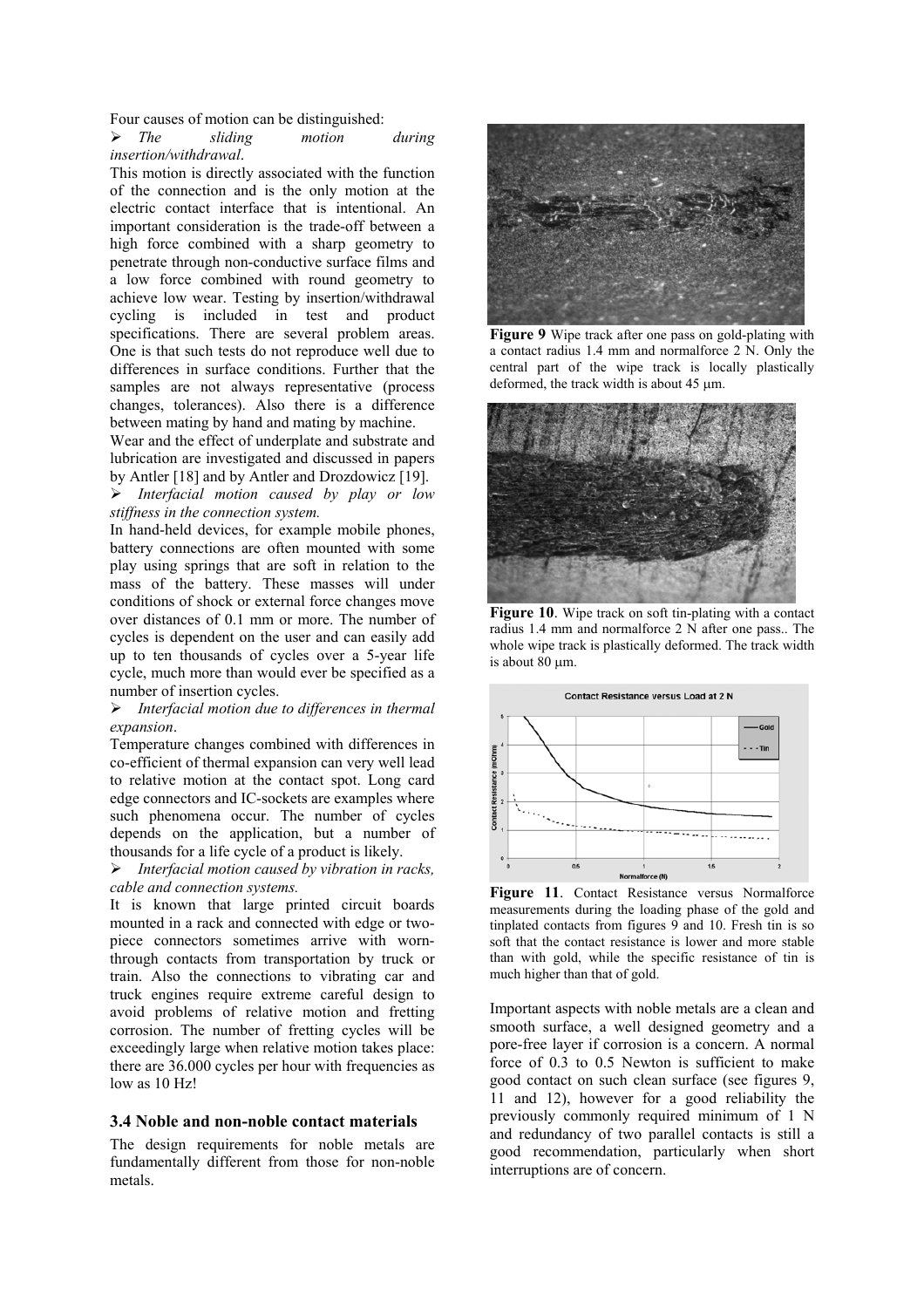At longer term the major concern with noble metal contacts is to avoid pore corrosion and keep the surface free from contamination.



**Figure 12**. Contact Resistance versus Wipe Distance measurements during the wiping phase of the gold and tinplated contacts from figures 9 and 10. Fresh tin is so soft that the contact resistance is lower and more stable than with gold, while the specific resistance of tin is much higher than that of gold.

Non-noble contacts behave fundamentally different. They have an oxide film on the surface and need much more force, 5-10 N, to disrupt the oxide film and make good contact. The notable exception is tin which is so soft that at relative low force the very thin and hard oxidelayer is broken and a large contact area created (see figure 10, 11 and 12). Tin may however transform into intermetallic at higher temperatures and then higher forces are needed, like for most other harder non-noble metals, 5-10 N.

Advantages of non-noble metals are that pore corrosion is of no concern and that thanks to the higher force the surface roughness and contamination are less important.

With tin plating a higher roughness can even be advantageous, the valleys can act as sources of fresh tin during the wear process. The higher force also makes relative motion less likely to occur, however, when relative motion does occur then fretting corrosion will take place. Fretting corrosion is the major failure mechanism for non-noble contacts, see also lit. [17].

#### **3.5 Current, Voltage and Frequency**

The electrical conditions determine how critical the different parameters are in a certain application. For high currents the contact and constriction resistances need to be low to avoid overheating of the contact point. For low currents there is no special contact problem. With voltages it is the other way around: with high voltages the connection is not critical because fritting will improve the contact if the dry circuit resistance is too high, while with low voltages high resistances may cause problems. With the increasing use of high frequencies several new problems have arisen. Short interruptions may switch equipment off or distort a data flow. Also contacts for shielding and

grounding, for example in coax connections, become very critical and do no longer allow resistive and unstable connections from grounds and shields as it leads to common path distortion problems.

## **3.6 Lubrication and Corrosion**



Figure 13. Untreated posts with a porous gold plating corrode heavily in a Flowing Mix Gas test, while posts from the same batch survive surprisingly well in the same test environment when treated with a conservating lubricant.

Lubrication is a complex subject. Many papers treat a large number of aspects, see lit. [19-24]. Lubrication is in most applications advantageous to electrical contacts because of lower insertion forces, less wear and with special additives also less corrosion, see figure 13. Lubrication has disadvantages as well, a lubricated surface may retain more dust, the wiping motion may get less effective, the lubricant may enable sliding micro-motion where this would not take place without lubrication, lubricants can polymerise and form insulators, it can form a varnish, it can creep to places where it is not wanted. Proper and controlled application is a difficult theme. When applied before assembly it may be partly removed during the assembly process, but after assembly the contacts are mostly less accessible. Also housings and packaging materials may become contaminated with lubricant. The thickness is known to be important for the electrical function, however it is hard to measure and hard to control, initially and also once a few mating cycles have taken place.

Lubricants must still be considered to be a part of the product surface finish, to be specified on the product drawing and subjected to the procedures of testing and quality control, like any other finish.

### **4. Conclusion**

*Many parameters influence the reliability of electrical connections. It is vital to have a thorough understanding of electrical contact theory and to perform well designed tests and investigations in order to avoid the high cost of failure of equipment.*